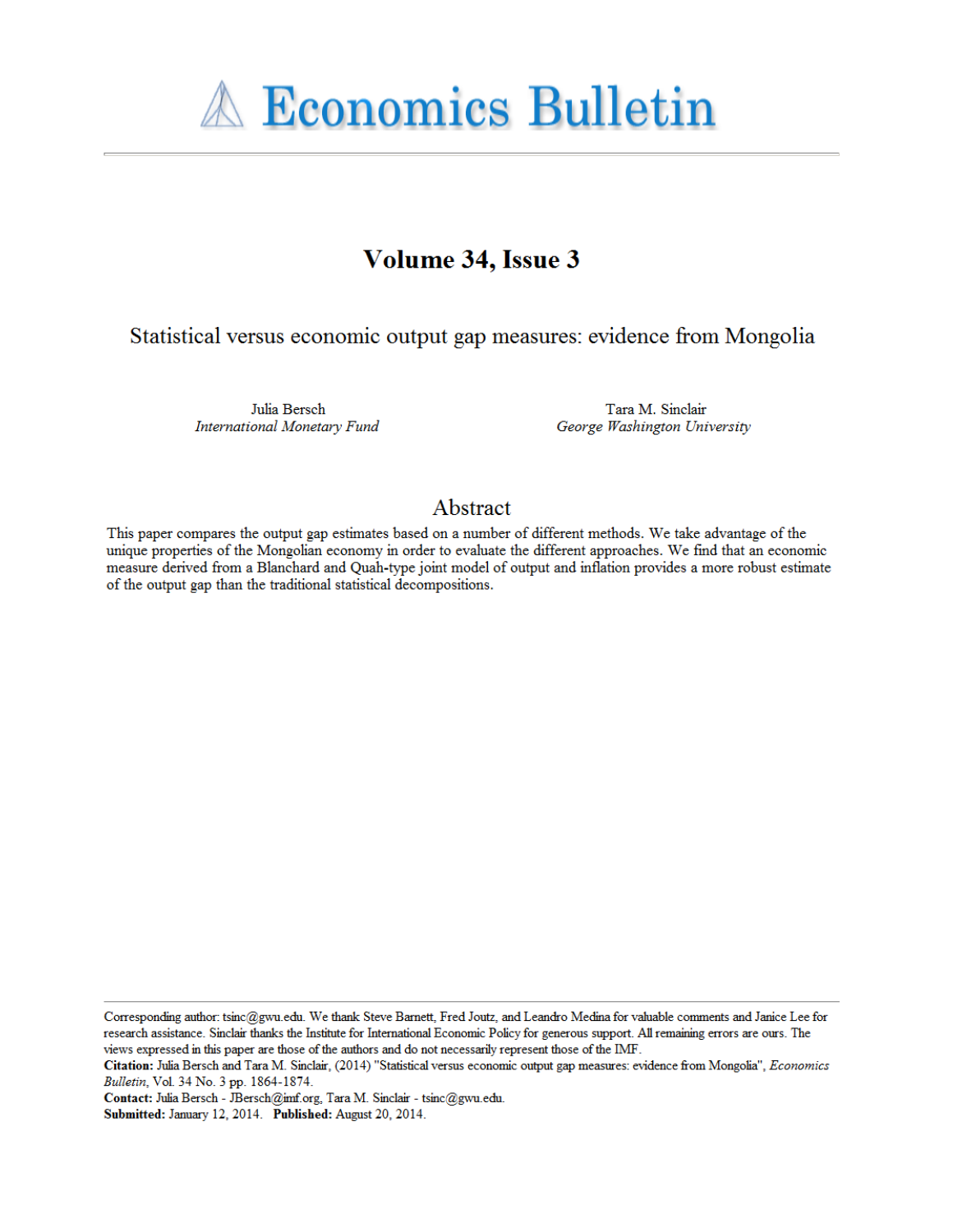#### **1. Introduction**

The output gap is a key concept in assessing the economic situation and designing appropriate macroeconomic policies. A positive output gap indicates that aggregate demand exceeds aggregate supply while a negative output gap is associated with recession. Measuring the output gap is not straightforward as it is not directly observed. Furthermore, concerns over data quality and availability complicate the task.

The purpose of this article is to compare different output gap measures and assess their suitability for policymaking. For any economy, a good output gap measure should have good end-point properties and be stable, i.e., it should adequately characterize the current state of the economy and the assessment should not change substantially as new data becomes available. Furthermore, structural changes that are outside policymakers' control should be excluded from output gap measures. In this article we will take advantage of the unique properties of the economy of Mongolia to examine the performance of different output gap measures on these fronts.

Mongolia differs from most other economies in the importance of mineral production in the economy, with mining accounting for about 90 percent of exports, a quarter of government revenue and about a sixth of GDP. Variations in mineral production are outside policymakers' control and are best thought of as affecting potential GDP. Therefore, we will measure the output gap both for overall GDP and nonmineral GDP, i.e., excluding mineral GDP. As movements in mineral GDP should appropriately be captured in the trend and not the cyclical component, a good output gap measure should yield similar results for both GDP measures and we will use this as an additional criterion in evaluating output gap measures for Mongolia.<sup>1</sup>

We compare three commonly used statistical output gap measures: linear detrending; the Hodrick-Prescott (1997) filter with different smoothing parameters; and an asymmetric frequency filter, the Christiano Fitzgerald (2003) filter; with an economic measure: a bivariate Blanchard-Quah decomposition using long-run economic restrictions based on the relationship between inflation and real GDP for Mongolia.<sup>2</sup>

After describing the data, we present the different output gap measures in sections III and IV for overall GDP, while in section V we compare them with the same output gap measures applied to nonmineral GDP. Section VI concludes.

 $\overline{a}$ 

<sup>&</sup>lt;sup>1</sup> The importance of measuring separately the output gap for the natural resource and non-natural resource sectors for commodity exporters is discussed, e.g., in Villafuerte, Lopez-Murphy, and Ossowski (2010) and Magud and Medina (2011). Villafuerte et al. use the non-resource output gap to assess the cyclicality in fiscal policy in nonrenewable resource exporters in Latin America and the Caribbean. Magud and Medina analyze the differences in potential output in the natural-resource (mining, agriculture, and fishing) and non-natural-resource sectors in Chile and the nonlinear contributions to potential growth of the sectors.

 $2^2$  For low-income countries and emerging market economies the empirical and policy-oriented literature commonly resort to either the Hodrick-Prescott filter, e.g., Ochirkhuu (2010) for Papua New Guinea; or a battery of output gap measures, e.g., Medina (2010) for Peru; Magud and Medina (2011) for Chile, Faal (2005) for Mexico, and El-Ganainy and Weber (2010) for Armenia.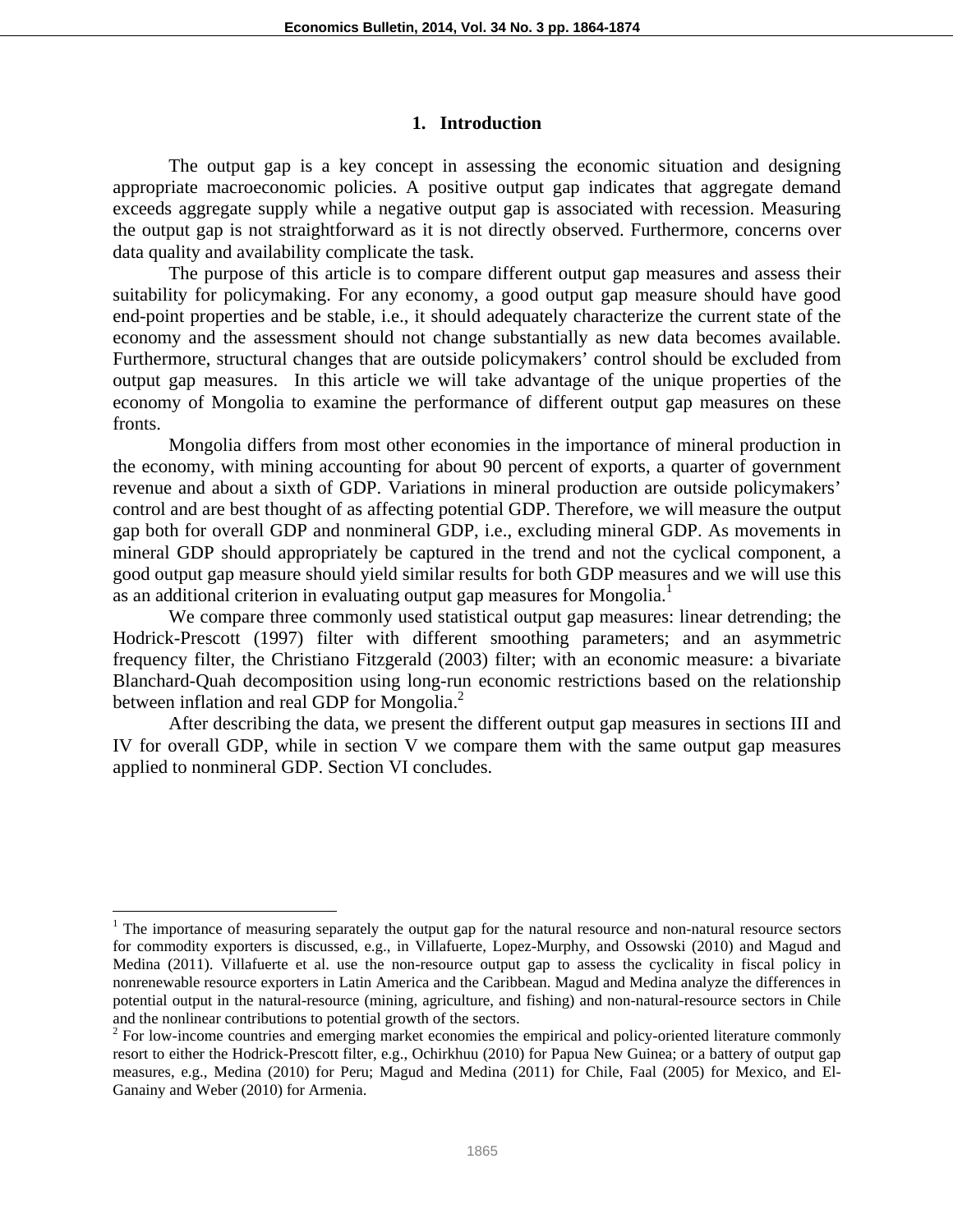#### **2. Data**

Our analysis focuses on quarterly Mongolian real GDP data for 1998Q1 until 2010Q3. The sample is very short compared to the length of time series normally used but it is the longest available time series for Mongolia.<sup>3</sup> It is likely to cover only around three to four business cycles, making the use of more sophisticated methods infeasible.

Figure 1 presents the seasonally adjusted data for real GDP and nonmineral real GDP.<sup>4</sup> Mining plays an important role in the Mongolian economy. However, as mining in Mongolia is very capital- but not labor-intensive and the minerals extracted are almost exclusively exported, the impact on aggregate domestic demand is quite limited. Therefore, we are interested in the differences in the output gaps found by the various measures when applied to total GDP versus nonmineral GDP. A proper output gap measure should be similar for the two data series since the output gap should exclude structural movements. We begin the analysis focusing on total real GDP and then in Section V we compare the results from the different filters for total versus nonmineral real GDP.

## **3. Univariate Output Gap Measures**

## **3.1 Linear trend**

 $\overline{a}$ 

As a first statistical method to measure the output gap, we estimate the output gap as the deviations of the series from a simple linear trend.<sup>5</sup> The estimated output gap is presented in Figure 2. Based on this method, the output gap appears to be positive between 1998 and 1999 (the beginning of our data) and between the third quarters of 2006 and 2008 and negative for most of the time between these time periods.

## **3.2 Hodrick and Prescott (HP) filter**

The Hodrick and Prescott (1997) filter is probably the most commonly used method to decompose a GDP series into trend and cycle. This filter is a two-sided smoothing method that minimizes both the fluctuations of the cycle and the trend. The filter is conditional on a smoothing parameter, lambda, where the higher the lambda, the smoother the trend. For quarterly data, the standard value for lambda is 1600 based on US GDP data. However, this might not be an appropriate parameter value for developing countries where the trend might be much less smooth (and therefore require a smaller lambda, see discussion in Canova, 1998). The remainder of this analysis will use the HP filter with a smoothing parameter of 40, which appears more appropriate for a developing country.

 $3$  Real GDP growth has increased sharply after 2010 driven mainly by massive investments to develop a large new mine, resulting in 2012 real GDP being a third higher than 2010 real GDP. Furthermore, the National Statistical Office of Mongolia has revised its methodology to measure quarterly GDP after 2010 Q3 and has also released retroactive revisions back to 2000. Our sample period hence leaves out the large structural changes since 2011 and relies on the old measurements of quarterly GDP with two more years of data.

 $4$  We use the X12-Arima procedure (U. S. Census Bureau) to seasonally adjust the data.

<sup>&</sup>lt;sup>5</sup> We also tested for structural breaks by applying the Quandt-Andrews unknown breakpoint test to the mean of real GDP but we are unable to reject the null hypothesis that there are no structural breaks.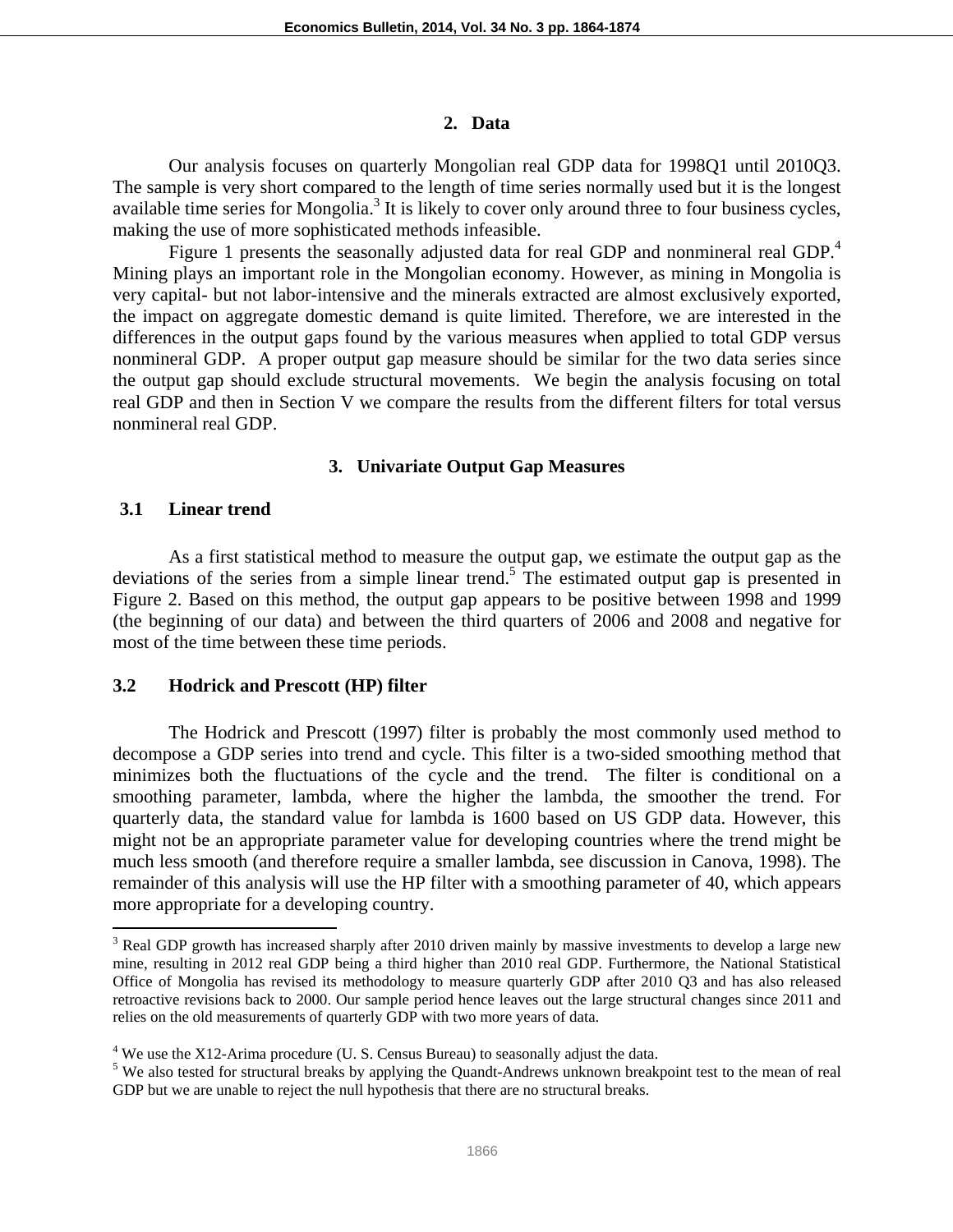The advantage of the HP filter is that it is an easy method and widely used. The downsides are the end-sample bias, which calls into question its suitability for forward-looking policy decisions, and the sensitivity to the choice of the smoothing parameter. Furthermore, as discussed in Cogley and Nason (1995), the HP filter can generate spurious cycles when applied to persistent data.

## **3.3 Christiano Fitzgerald frequency filter**

Band pass filters are designed to eliminate high and low frequency movements in the data using a two-sided symmetric moving average. A two-sided symmetric filter is not appropriate for policy analysis, which is mainly focused on assessing the current state of the economy. Christiano and Fitzgerald (2003) construct a filter that is nonstationary, asymmetric, and depends on the time series properties of the underlying data. Their filter is an approximation to the ideal band pass filter, which is optimal when the underlying raw data follow a random walk.<sup>6</sup> This output gap measure is appealing because it suggests a smaller number of cycles than the HP filter and this appears economically more plausible.

## **3.4 Comparison of statistical filters**

The most striking difference between the output gaps measured by the different filters is that very few periods are consistently assessed as positive or negative (Figure 2). Only the boombust cycle in 2007-2009 and a negative gap in late 2005-early 2006 were jointly identified. While the state of the economy at the end of the sample is assessed as a positive output gap by the HP filter, the linear trend and the Christiano-Fitzgerald filter show a closing, but still negative output gap. As the statistical filters do not present a robust output gap measure, additional economic information may help in identifying the appropriate output gap. We turn to this in the next section.

## **4. Multivariate Output Gap Measure: The Blanchard-Quah Decomposition**

The statistical filters previously discussed rely exclusively on the information provided in a single series to identify the output gap. Blanchard and Quah (1989) go a step further and exploit long-run economic relationships with other macroeconomic variables to identify separate (supply and demand) shocks. They define the output gap as the accumulation of demand shocks. More specifically, in their model of the US they use the unemployment rate in addition to real GDP to identify the underlying shocks. For identification they assume that the two types of disturbances are uncorrelated and neither has a long-run effect on unemployment. Furthermore, they assume that one type of shock has a long-run effect on output (supply shock) while the other type of shock does not (demand shock).

For Mongolia, we use the inflation rate as an additional macroeconomic variable instead of the unemployment rate, the reason being that unemployment data is not very informative due to high informal (un)employment and underemployment. Unit root tests (Augmented Dickey

 $\overline{a}$  $6$  Murray (2003), however, shows that similar to HP filters, band pass filters in general may not properly isolate the cycle when applied to series with an integrated trend.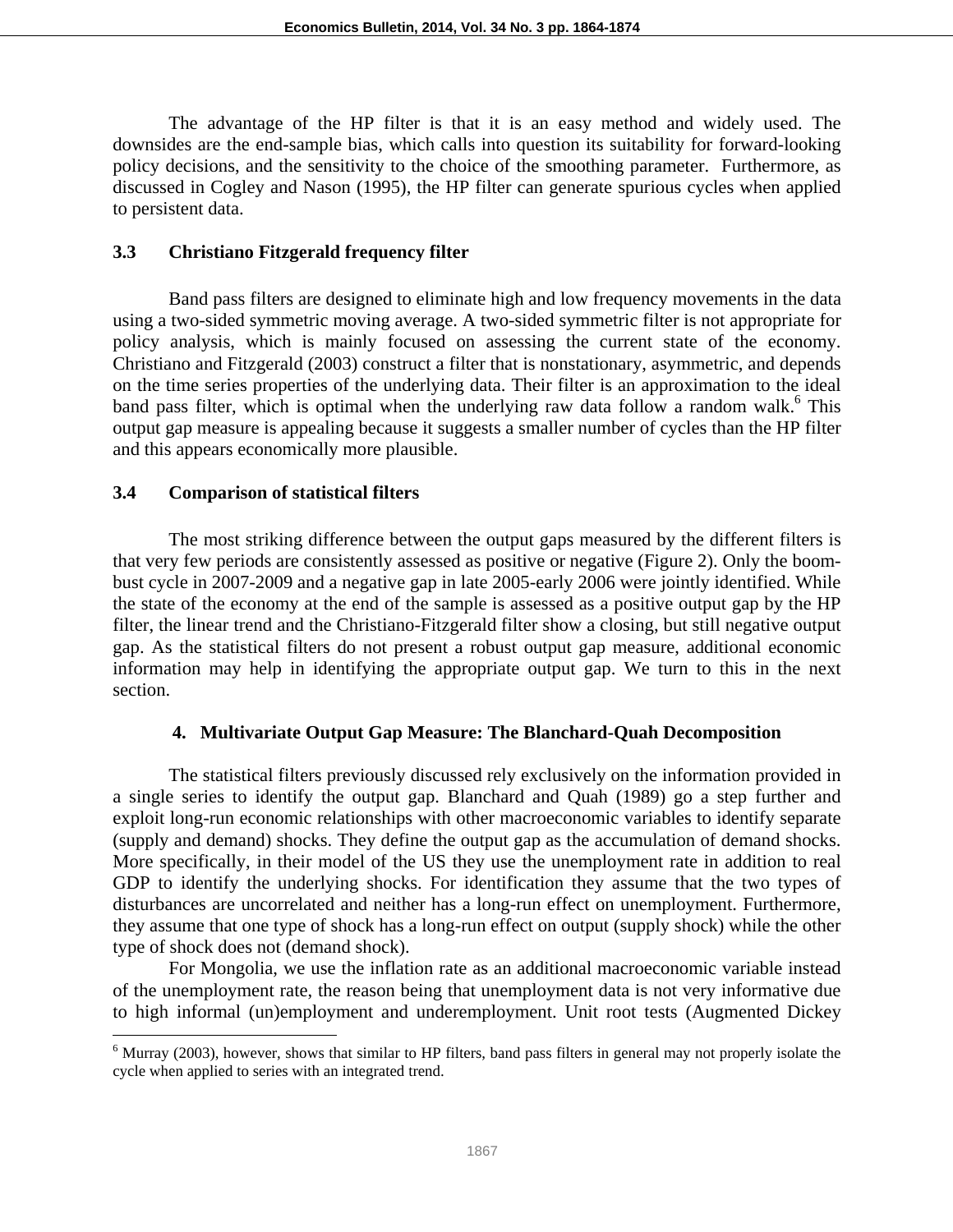Fuller test and Kwiatkowski, Phillips, Schmidt, and Shin test) confirm that the log of seasonallyadjusted real GDP is integrated of order 1 while the inflation rate is stationary. The inflation data is presented in the first panel of Figure 3.

We estimate a structural VAR for the first difference of the log of seasonally-adjusted real GDP and the quarter-on-quarter seasonally adjusted headline inflation rate imposing Blanchard and Quah's long-run restriction for identification. The lag length selection criteria suggest using 4 lags. The output gap series is then constructed as reflecting only the effect of demand disturbances using the recovered structural demand shocks and the (non-cumulative) Impulse Response Function. The derivation of the output gap requires setting a starting point at which the gap is closed. Following the Bank of Mongolia, we choose to set the output gap equal to zero in the first quarter of 2000.

The second panel of Figure 3 presents our estimates of the Blanchard-Quah output gap for Mongolia. According to these estimates, the output gap was negative for most of the sample with a large boom in 2008 followed by a bust and then a smaller boom at the beginning of 2010 again followed by a bust.

#### **5. Nonmineral GDP**

Mineral output and value added in mining do not depend on demand conditions and do not move with the business cycle. For example the volume of copper Mongolia exported (and mined) has remained unchanged throughout the last boom-bust cycle. Variations in mineral production, like the exploitation of a new mine or the reduction of reserves in an existing mine, are better thought of as affecting potential GDP than as driving the business cycle. Furthermore, mining in Mongolia is very capital intensive (mostly foreign capital) and employment is quite limited hence playing a minor role for aggregate domestic demand. Therefore, we will measure the output gap both for overall GDP and nonmineral GDP, i.e., excluding mineral GDP. As movements in mineral GDP should appropriately be captured in the trend and not the cyclical component, a good output gap measure should yield similar results for both GDP measures and we will use this criterion to choose a robust output gap measure for Mongolia.

Indeed, the output gap derived with the HP filter, the Christiano-Fitzgerald filter, a linear trend and the Blanchard-Quah decomposition is broadly the same for nonmineral and overall GDP (see figures 4 and 5). A few differences are that the Christiano-Fitzgerald filter has some differences in the sign of the output gap between 2002 and 2004, the linear trend produces a slightly smoother output gap measure for nonmineral than for overall GDP and for the BQ decomposition the transition from positive to negative output gap for nonmineral GDP once slightly lagged behind. Overall, however, it appears that the BQ decomposition has the smallest difference between the two measures both in terms of magnitude and in terms of missed turning points. Therefore, including the additional economic information in the inflation measure seems to improve upon the simple univariate filters.

<sup>&</sup>lt;sup>7</sup> This assumption affects the absolute level of the output gap, but not its relative movements.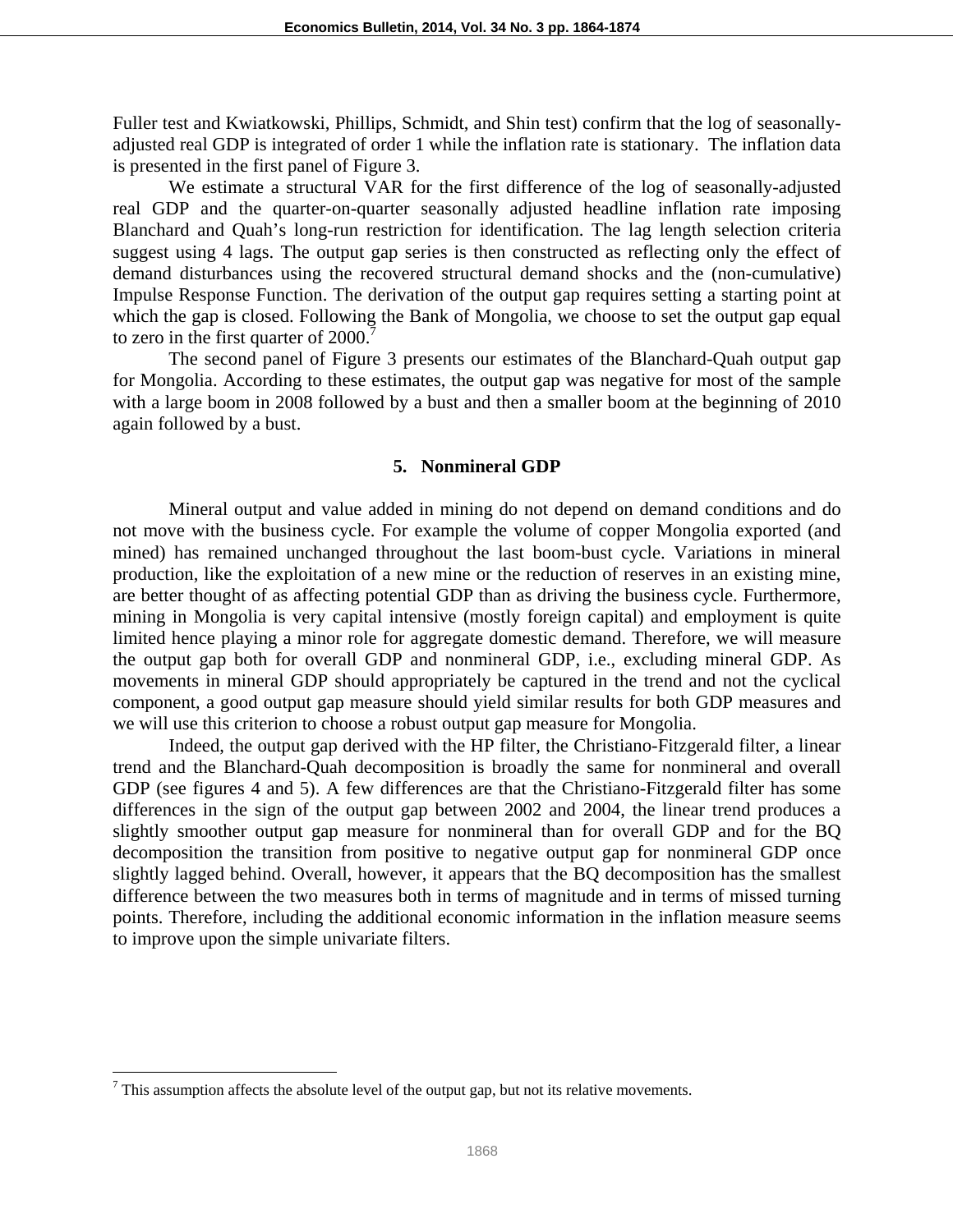## **6. Conclusion**

In this article we construct output gap estimates for Mongolia based on a number of different methods. In particular, we compare the estimates from univariate statistical filters to a Blanchard and Quah-type model which includes the additional economic information provided in inflation data from Mongolia. We find that the Blanchard and Quah-type joint model of output and inflation provides a more robust estimate of the output gap for Mongolia than the traditional statistical decompositions. In particular, the results are similar whether we apply the approach to overall real GDP or nonmineral real GDP. This is important for a country like Mongolia where a large sector of the economy, here mining, is not subject to traditional demand pressures and is almost entirely for export purposes. The additional economic information provided through the inflation data helps better identify demand versus supply shocks and therefore is a substantial improvement over univariate statistical filters as a policy-relevant output gap measure.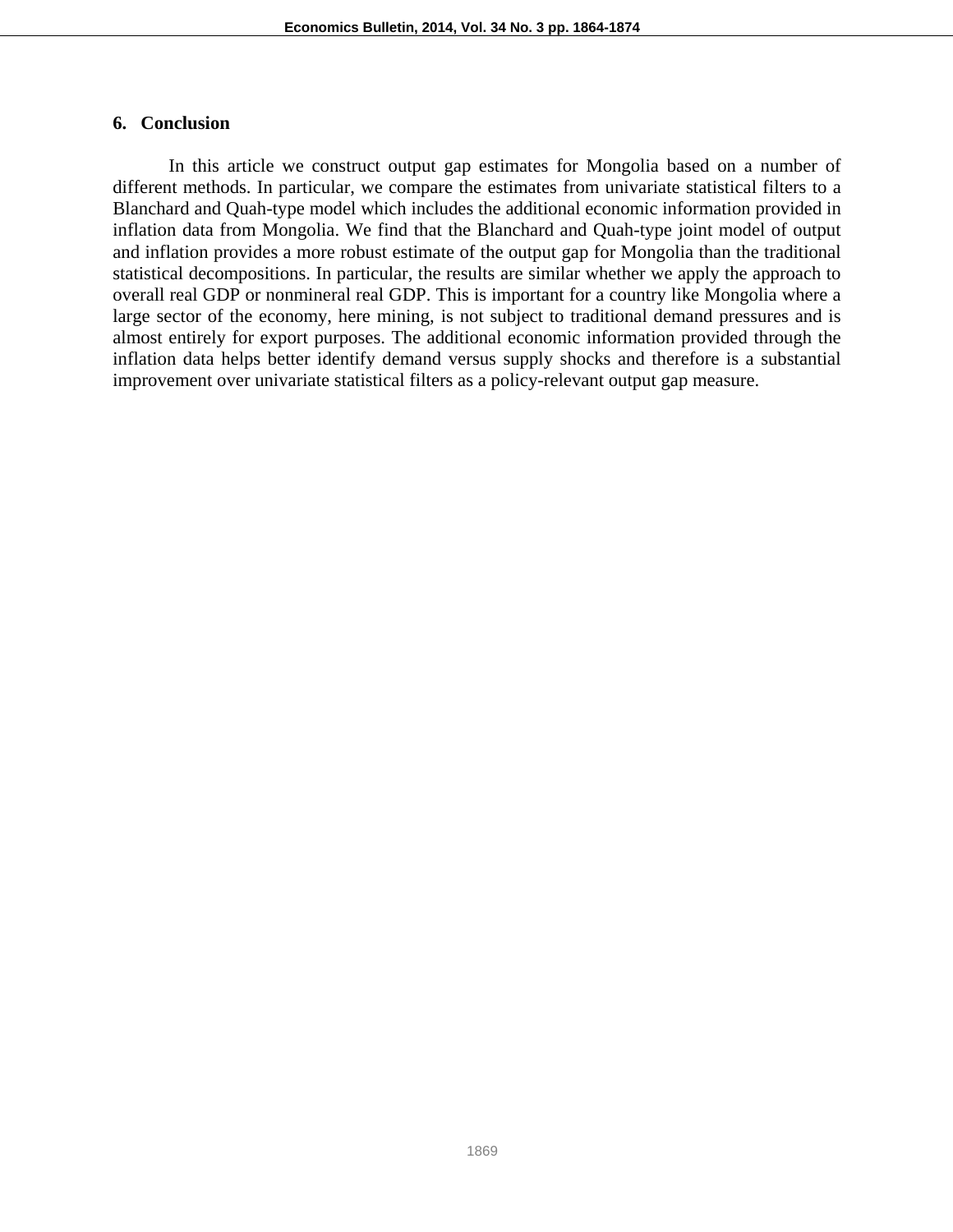F Figure 1.



Sources: Mongolian authorities and author estimates.

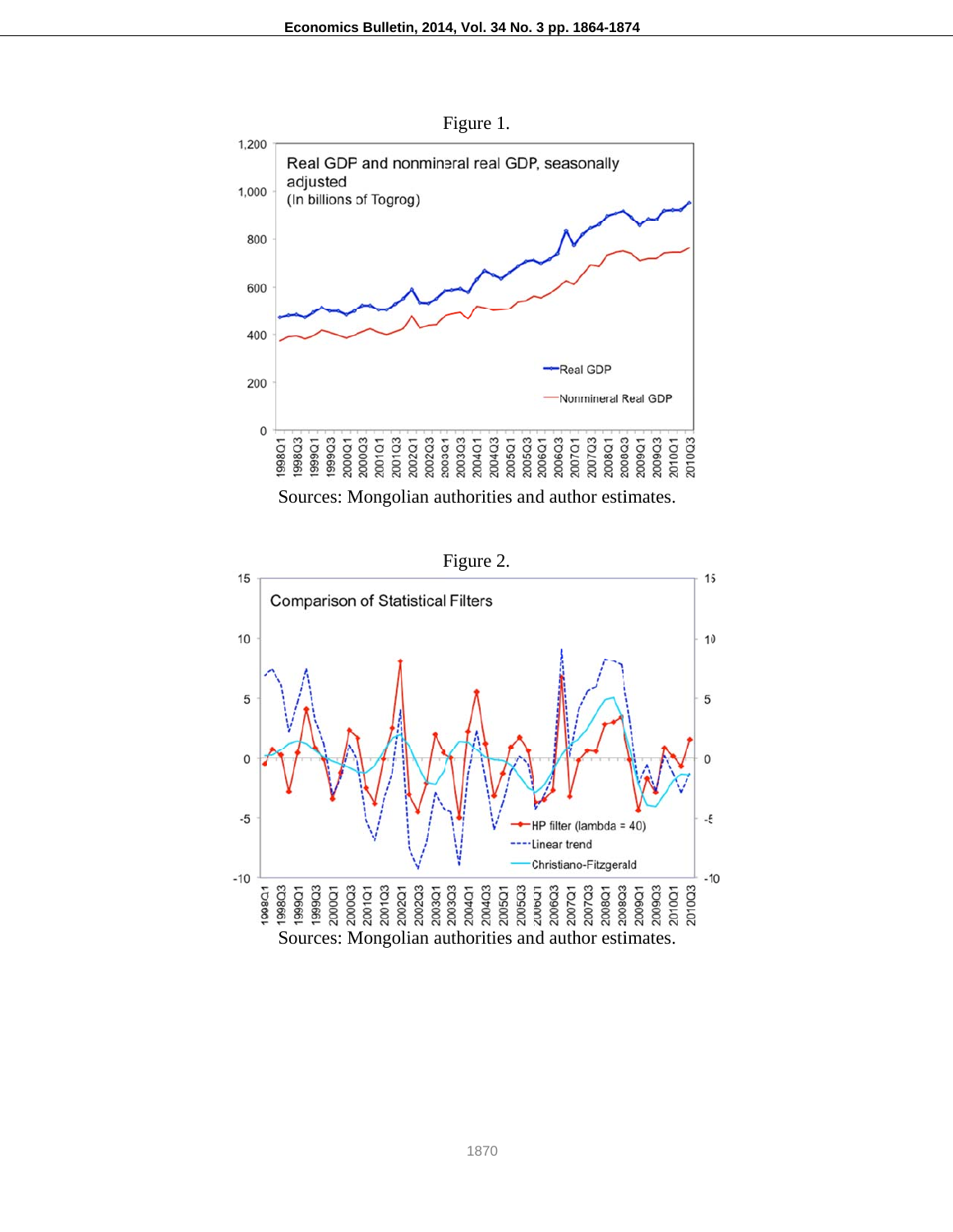Figure 3.



Sources: Mongolian authorities and author estimates.

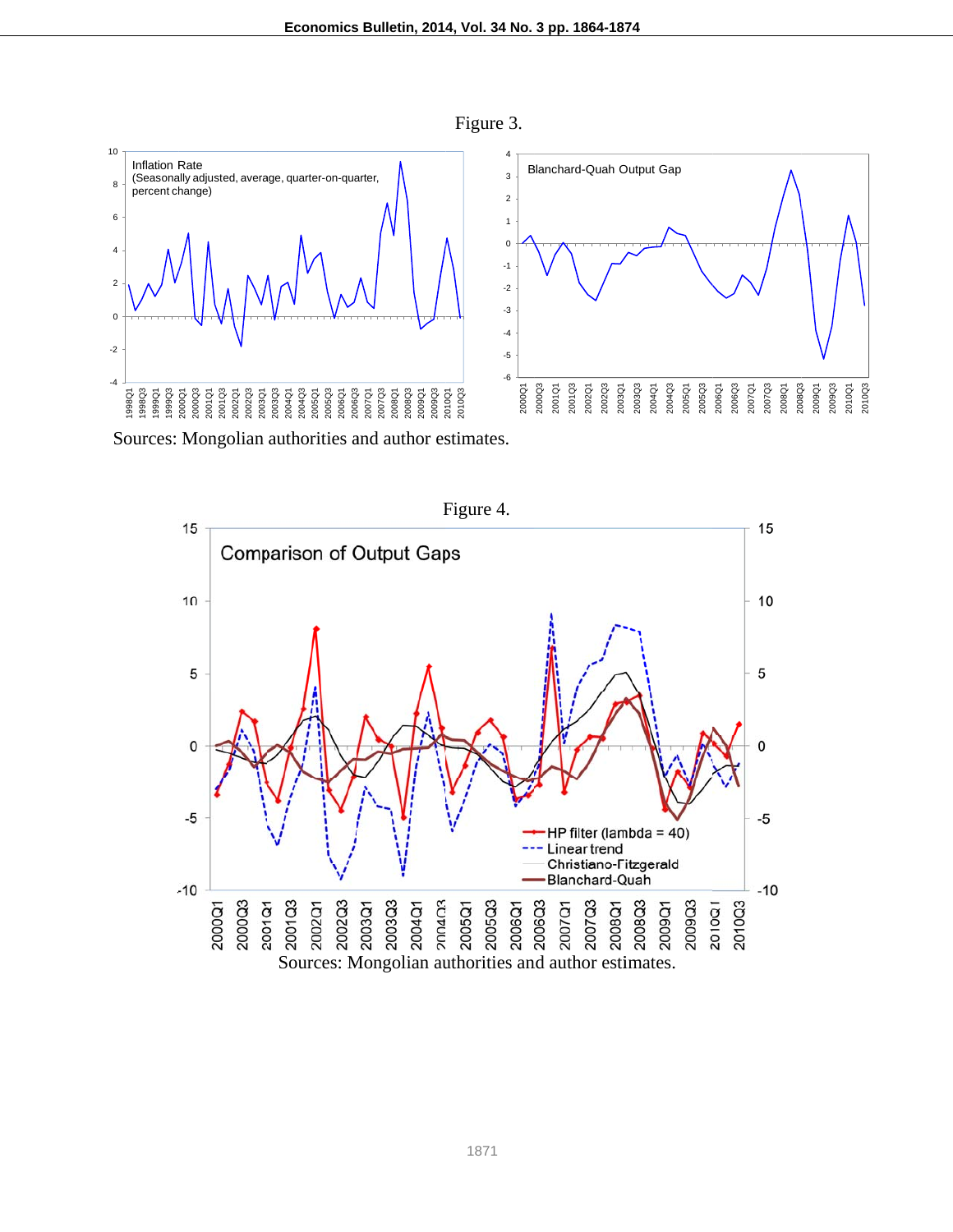

Figure 5a.

**output gap** 

#### **Output gap: Overall and nonmineral GDP Difference: overall and nonmineral GDP**

Sources: Mongolian authorities and author estimates.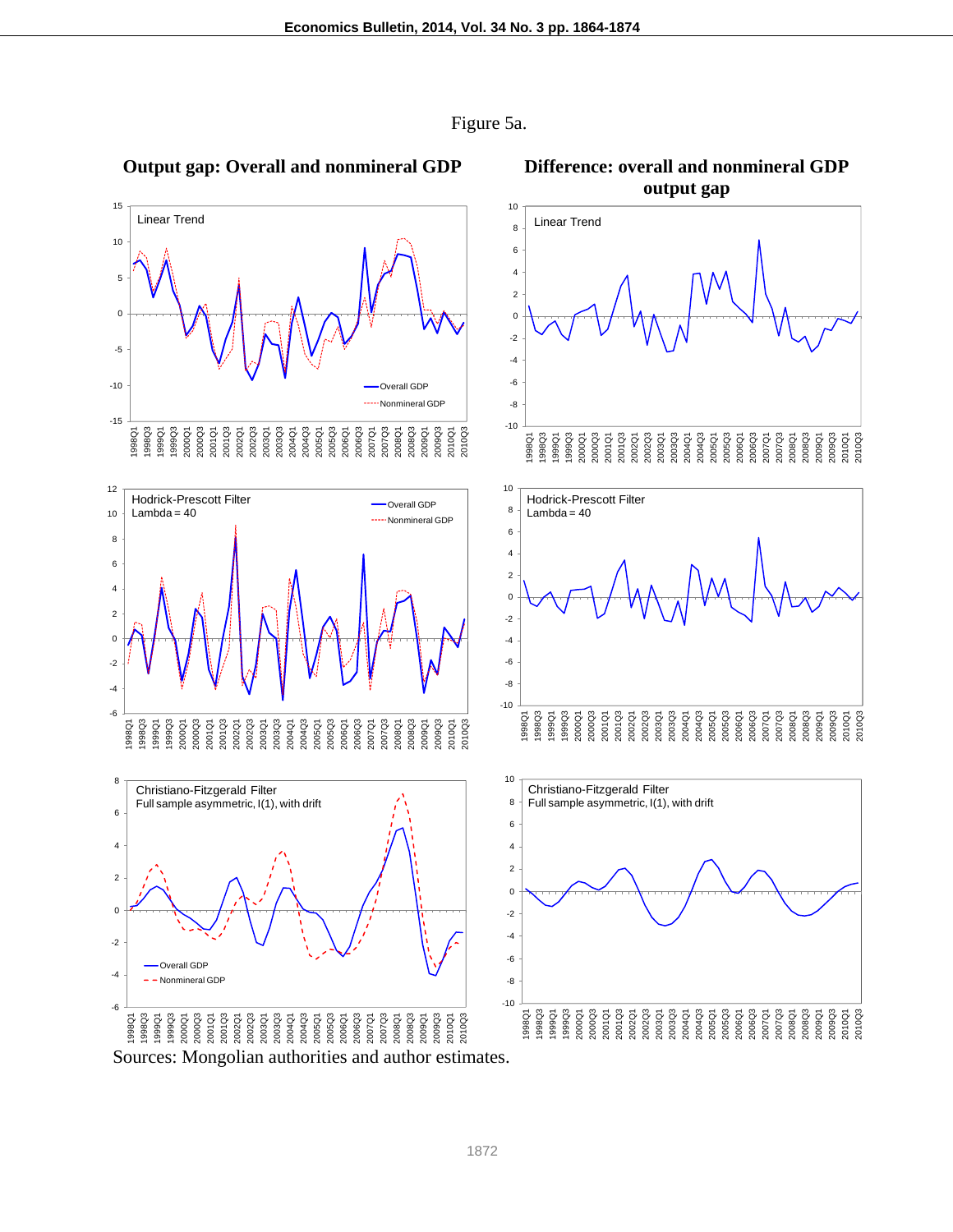



Sources: Mongolian authorities and author estimates.